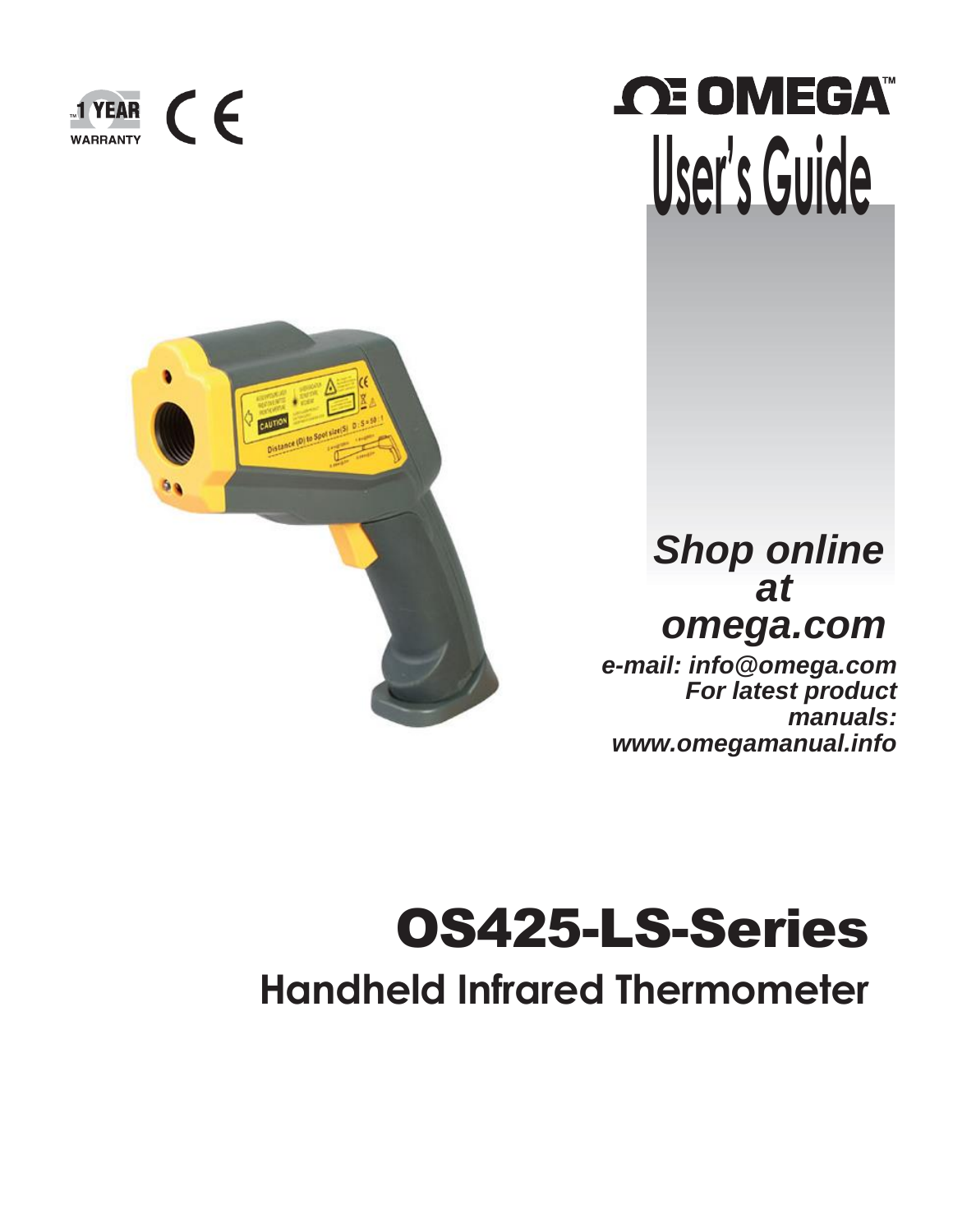# *C***E OMEGA**

**omega.com [info@omega.com](mailto:info@omega.com)**

# **Servicing North America:**

Omega Engineering, Inc. 800 Connecticut Ave. Suite 5N01, Norwalk, CT 06854 Toll-Free: 1-800-826-6342 (USA & Canada only) Customer Service: 1-800-622-2378 (USA & Canada only) Engineering Service: 1-800-872-9436 (USA & Canada only) **U.S.A. Headquarters:** Tel: (203) 359-1660 e-mail: [info@omega.com](mailto:info@omega.com) Fax: (203) 359-7700

The information contained in this document is believed to be correct, but OMEGA accepts no liability for any errors it contains and reserves the right to alter specifications without notice.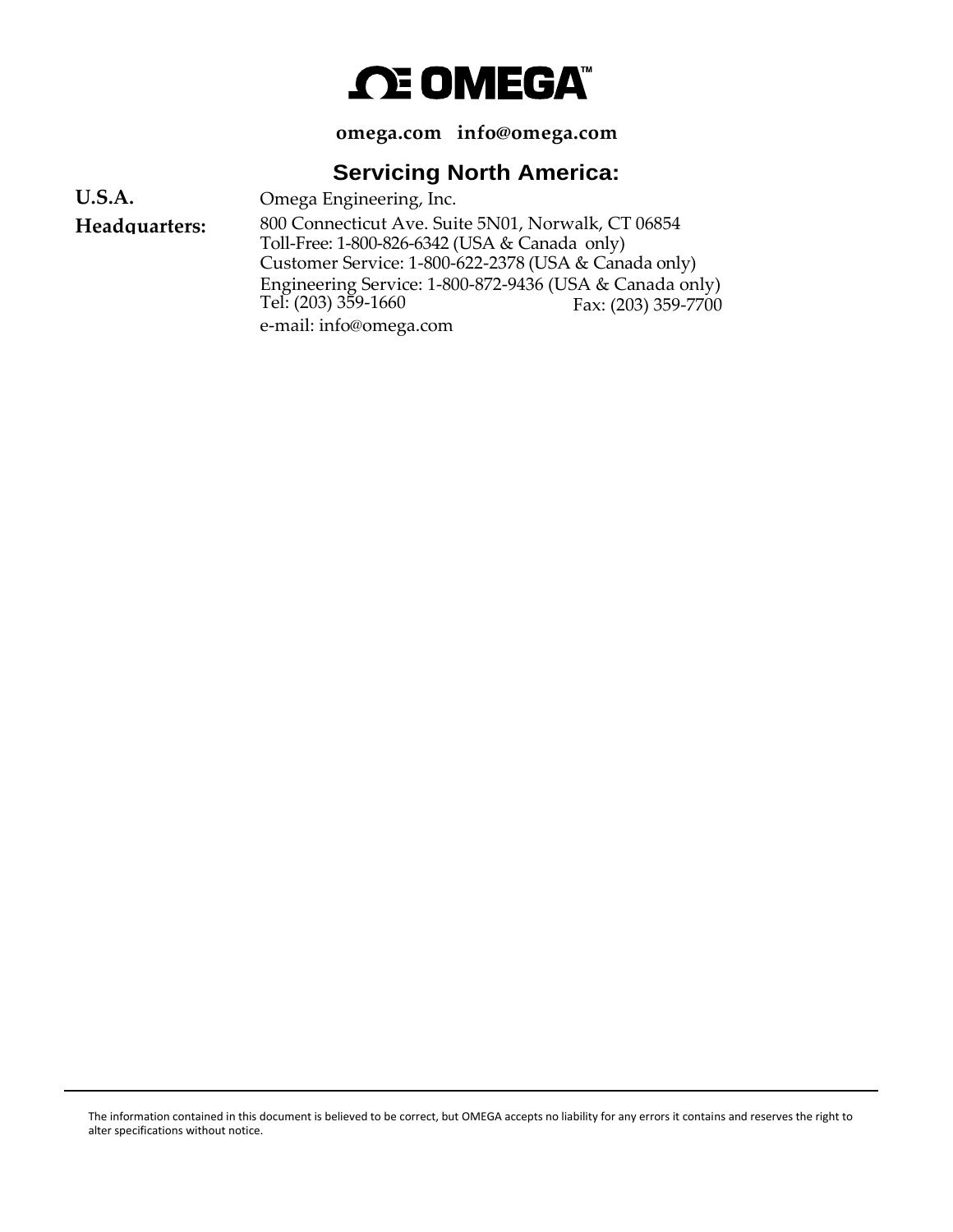# <span id="page-2-0"></span>Table of Contents

| 1.1 |       |  |
|-----|-------|--|
| 1.2 |       |  |
| 2)  |       |  |
|     |       |  |
| 3)  |       |  |
| 3.1 |       |  |
| 3.2 |       |  |
| 3.3 |       |  |
| 3.4 |       |  |
| 3.5 |       |  |
|     | 3.5.1 |  |
|     | 3.5.2 |  |
|     | 3.5.3 |  |
|     | 3.5.4 |  |
|     | 3.5.5 |  |
|     | 3.5.6 |  |
|     | 3.5.7 |  |
|     | 3.5.8 |  |
|     | 3.5.9 |  |
| 3.6 |       |  |
| 4)  |       |  |
|     |       |  |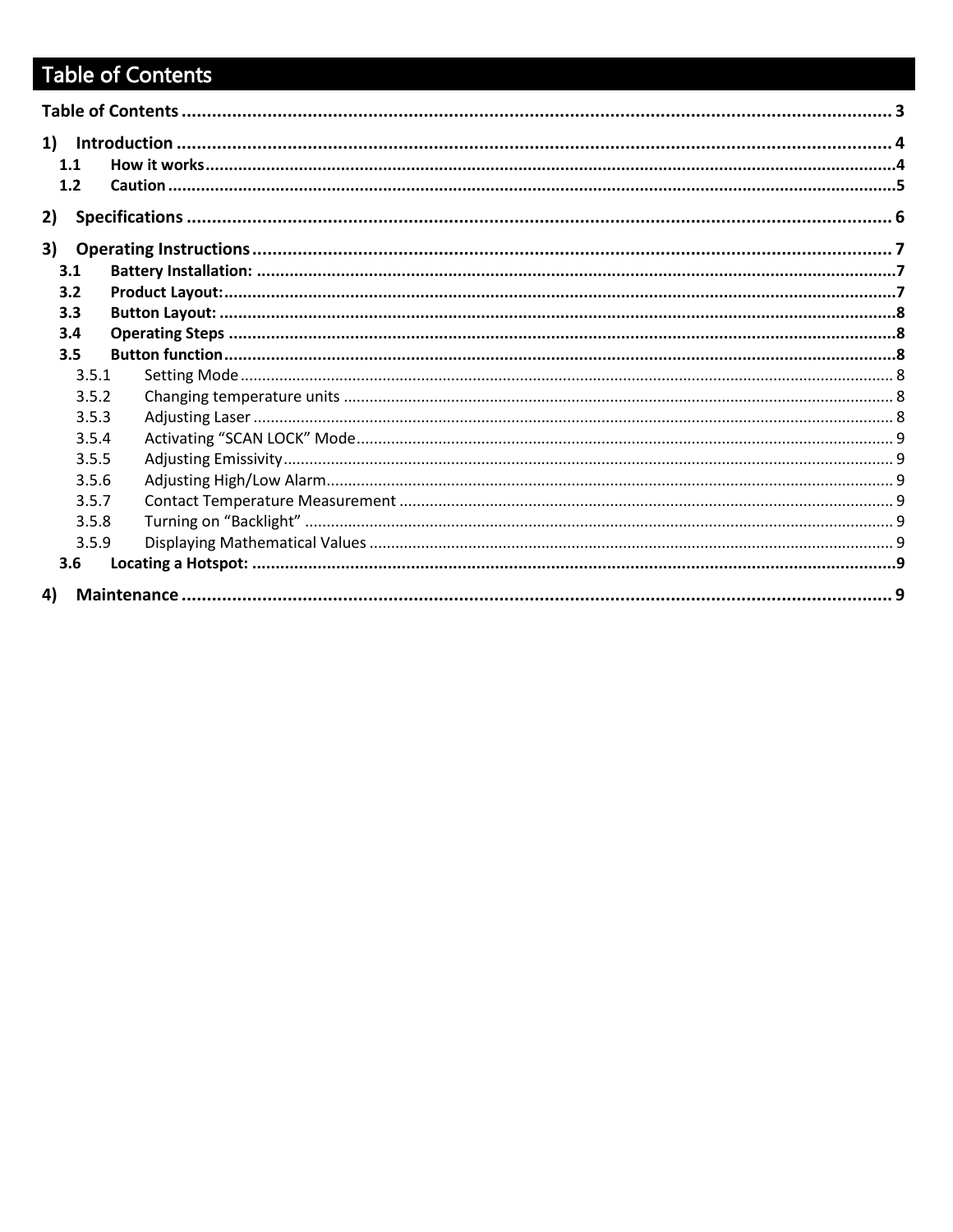# <span id="page-3-0"></span>1) Introduction

Omega's OS425-LS is a fully functional infrared non-contact temperature measuring device. The unit comes in two versions: Standard, OS425-LS: -60 to 1000°C (-76 to 1832°F), and High Temperature, OS425HT-LS: -60 to 1500°C (-76 to 2732°F). Along with a magnetic mount, the OS425-LS offers laser sighting, several mathematical modes, and adjustable emissivity. Long battery life (typically 180 hours without laser or backlight), is obtained from 2 "AAA" batteries along with automatic shut-off. The 50:1 field of view measures small and distant targets. Display backlight and built-in flashlight enables night and low light viewing. There is also a thermocouple connector on the side of the unit for contact thermocouple measurements.

#### <span id="page-3-1"></span>1.1 **How it works**

This handheld infrared thermometer measures the surface temperature of an object. The unit's optics sense emitted, reflected, and transmitted energy which is collected and focused onto a detector. The unit's electronics converts the energy value into a temperature in °C or °F which is displayed on the digital display. A clean line of sight free of dust or mist is needed between the sensor and the object. For increased ease of use and accuracy the laser pointer makes aiming even more precise.

#### **Measurement:**

When taking measurement, point the thermometer toward the object to be measured and hold the trigger. The temperature will be displayed and the word "SCAN" will flash on the right-hand side of the LCD screen to indicate that the temperature is continually being updated on the display. When the trigger is released, the last reading seen will be held on the display and the word "HOLD" will be visible on the left-hand side of the LCD screen. The object under test should be larger than the spot size calculated by the field of view diagram below.

#### **Field of View:**

Field of view, or distance to spot ratio, is the size of an area that can be measured from a specified distance. As the distance from the object increases, the spot size of the measuring area becomes larger. Make sure the target is larger than the unit's spot size. When accuracy is critical, make sure the target is at least twice as large as the spot size. Please see field of view diagram for the OS836-Series below.



#### \*Units in mm

#### **Emissivity:**

Most organic materials and painted or oxidized surfaces have an emissivity of 0.95 (pre-set in the unit). Inaccurate readings will result from measuring shiny or polished metal surfaces. To compensate, cover the measured surface with masking tape of flat black paint. Measure the tape or painted surface when the tape or painted surface reaches the material temperature.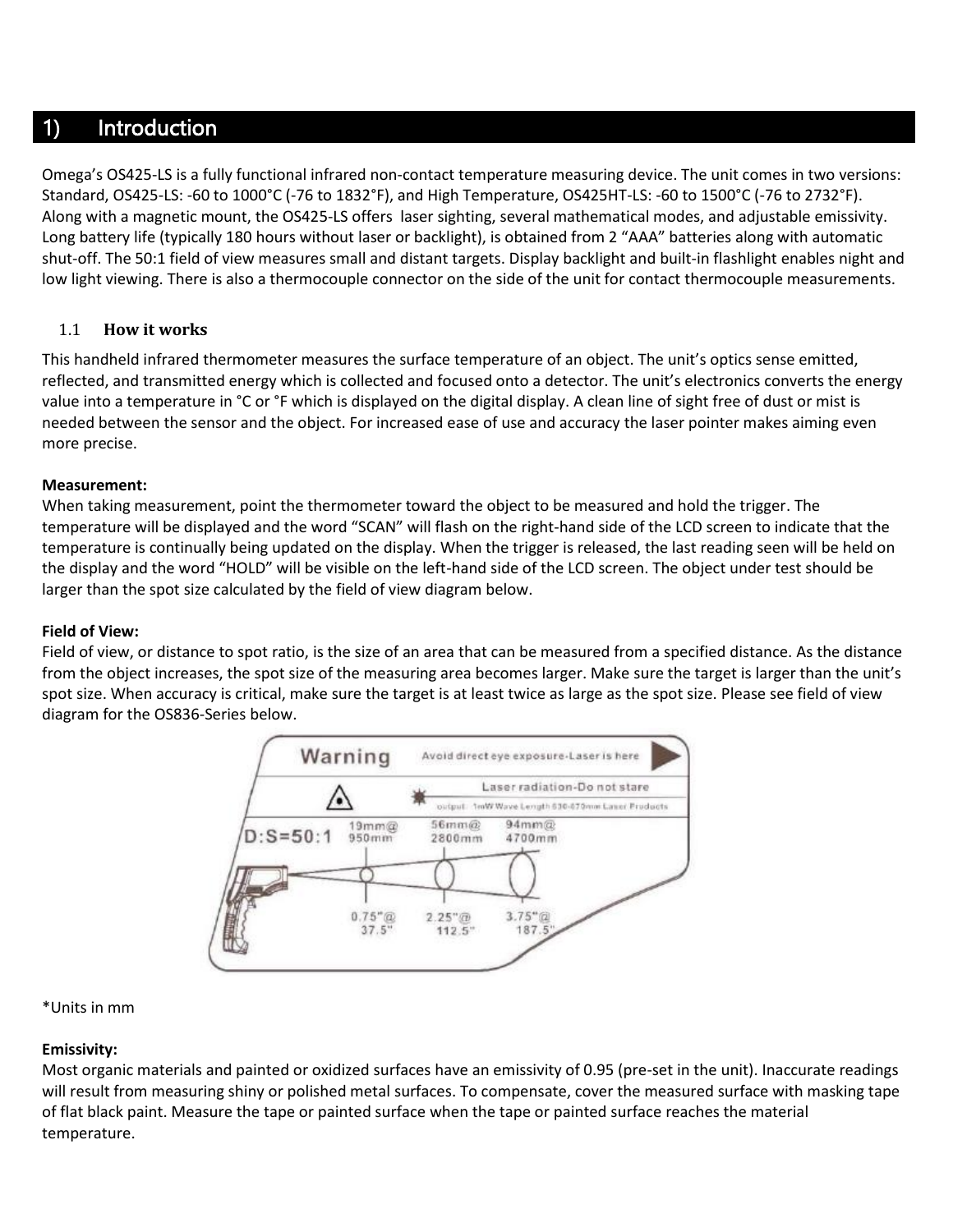#### **Emissivity Table:**

| Material      | Emissivity | Material        | Emissivity |
|---------------|------------|-----------------|------------|
| Aluminum      | 0.30       | Iron            | 0.70       |
| Asbestos      | 0.95       | Lead            | 0.50       |
| Asphalt       | 0.95       | Limestone       | 0.98       |
| <b>Basalt</b> | 0.70       | Oil             | 0.94       |
| <b>Brass</b>  | 0.50       | Paint           | 0.93       |
| <b>Brick</b>  | 0.90       | Paper           | 0.95       |
| Carbon        | 0.85       | Plastic         | 0.95       |
| Ceramic       | 0.95       | Rubber          | 0.95       |
| Concrete      | 0.95       | Sand            | 0.90       |
| Copper        | 0.95       | Skin            | 0.98       |
| Dirt          | 0.94       | Snow            | 0.90       |
| Frozen Food   | 0.90       | Steel           | 0.80       |
| Hot food      | 0.93       | <b>Textiles</b> | 0.94       |
| Glass (plate) | 0.85       | Water           | 0.93       |
| lce           | 0.98       | Wood            | 0.94       |

#### <span id="page-4-0"></span>1.2 **Caution**

Infrared thermometer should be protected for the following:

- EMF (electro-magnetic fields) from arc welders and induction heaters.
- Thermal shock (caused by large or abrupt ambient temperature changes allow 30 minutes for unit to stabilize before use).
- Do not leave the unit on or near objects of high temperature.

Warning: Do not point laser directly at eye or indirectly off reflective surfaces!

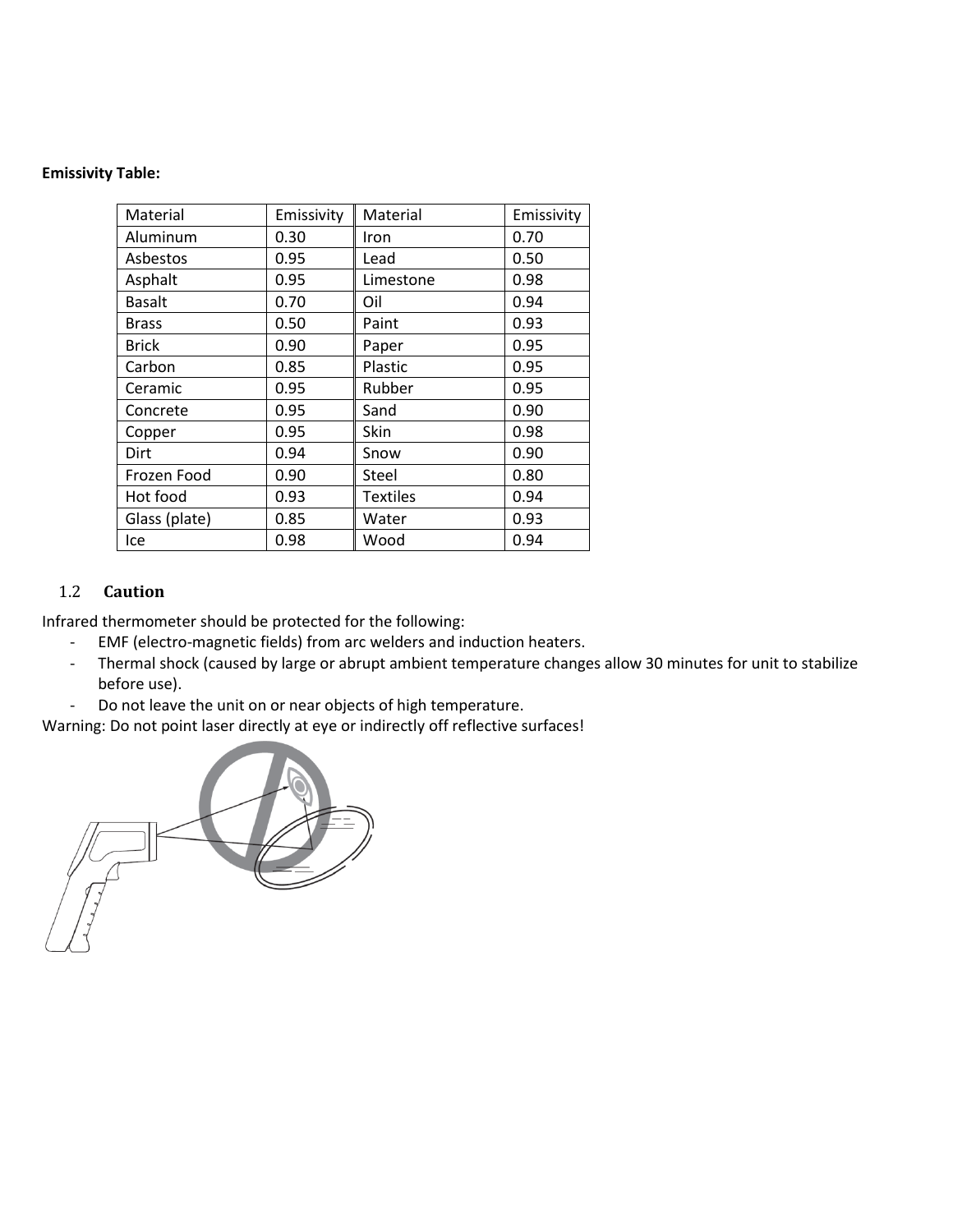# <span id="page-5-0"></span>2) Specifications

| <b>Temperature Range</b>           | <b>OS425-LS: -60 to 1000°C (-76 to 1832°F),</b><br>OS425HT-LS: -60 to 1500°C (-76 to 2372°F) |
|------------------------------------|----------------------------------------------------------------------------------------------|
| <b>Thermocouple Range</b>          | -64 to 1400°C (-83 to 2552°F)                                                                |
| <b>Accuracy</b>                    | $\pm$ 2% rdg or 2°C (3.5°F), whichever is greater                                            |
| <b>Thermocouple Accuracy</b>       | ±1% of rdg or 1°C, whichever is greater                                                      |
| <b>Field of View</b>               | 50:1                                                                                         |
| <b>Response Time</b>               | 1 sec                                                                                        |
| <b>Spectral Response</b>           | $8 - 14 \mu m$                                                                               |
| <b>Emissivity</b>                  | Adjustable emissivity $0.10 - 1.00$                                                          |
| <b>Operating Temperature Range</b> | $0 - 50^{\circ}$ C (32 - 122°F)                                                              |
| <b>Relative Humidity</b>           | 10 -90% RH, Storage <80% RH                                                                  |
| Weight                             | 13.62 oz (386.1 grams) including batteries                                                   |
| <b>Dimensions</b>                  | 8.0 x 7.7 x 1.8 in (203.3 x 197.0 x 47.0 mm)                                                 |
| Power                              | AAA Batteries (2)                                                                            |
| <b>Automatic Power Shutoff</b>     | Automatic shutoff after 60 seconds                                                           |
| <b>Estimated Battery Life</b>      | Typ. 180 hours, 140 hours with continuous use                                                |
|                                    | (without laser and backlight)                                                                |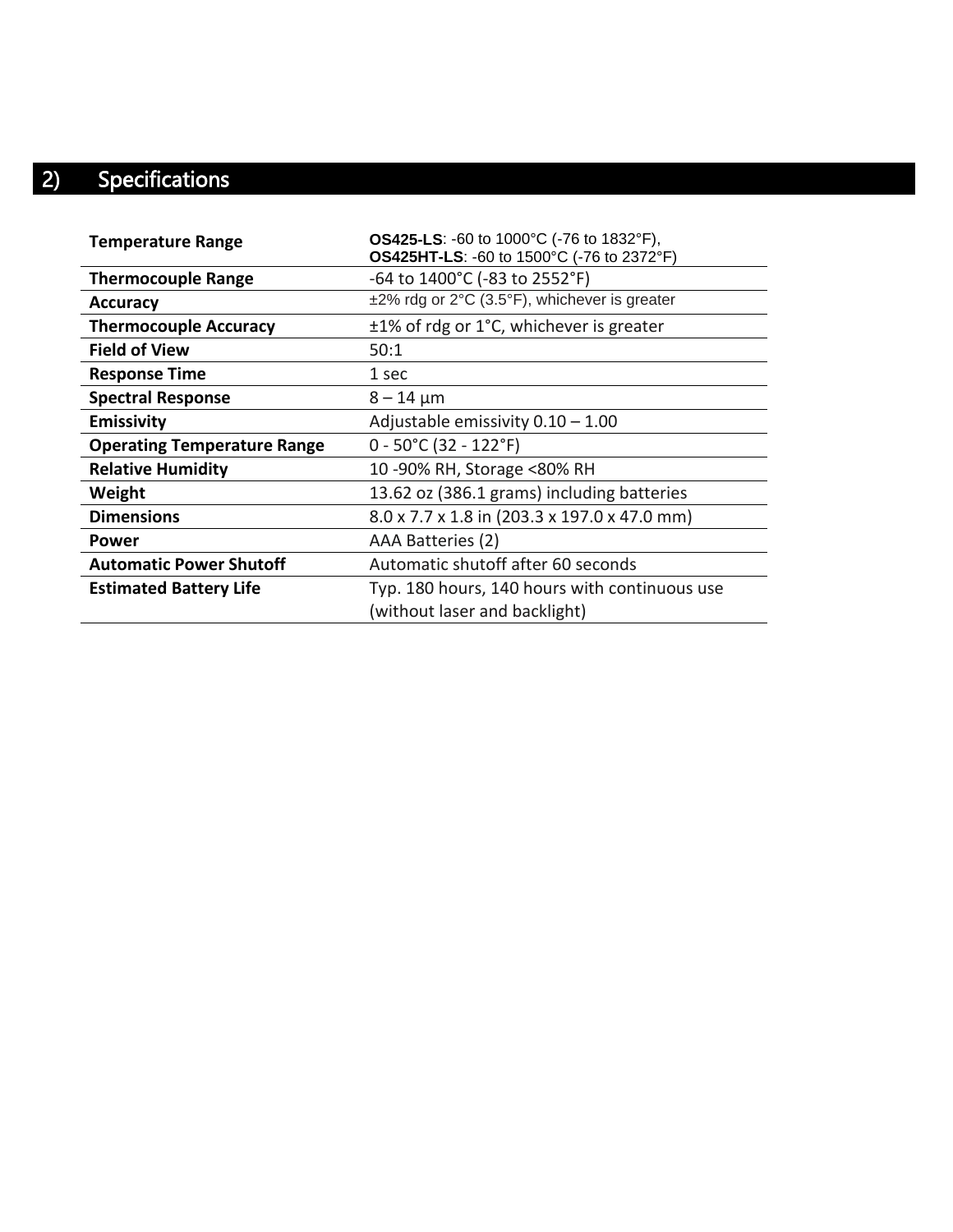# <span id="page-6-0"></span>3) Operating Instructions

#### <span id="page-6-1"></span>3.1 **Battery Installation:**

Open the battery compartment (1) on the front of the device by pulling in the direction of the arrow (2). Insert two "AA" batteries (3) into the battery compartment, and then close battery compartment.







#### <span id="page-6-2"></span>3.2 **Product Layout:**

- 1) Emissivity Key
- 2) "Down" (C/F) Key
- 3) LCD
- 4) "UP" (Lock) Key
- 5) Mode Key
- 6) Measurement Key
- 7) Battery Cover
- 8) Infrared Lens
- 9) Circle Dot Laser
- 10) Flashlight LED
- 11)Thermocouple Socket

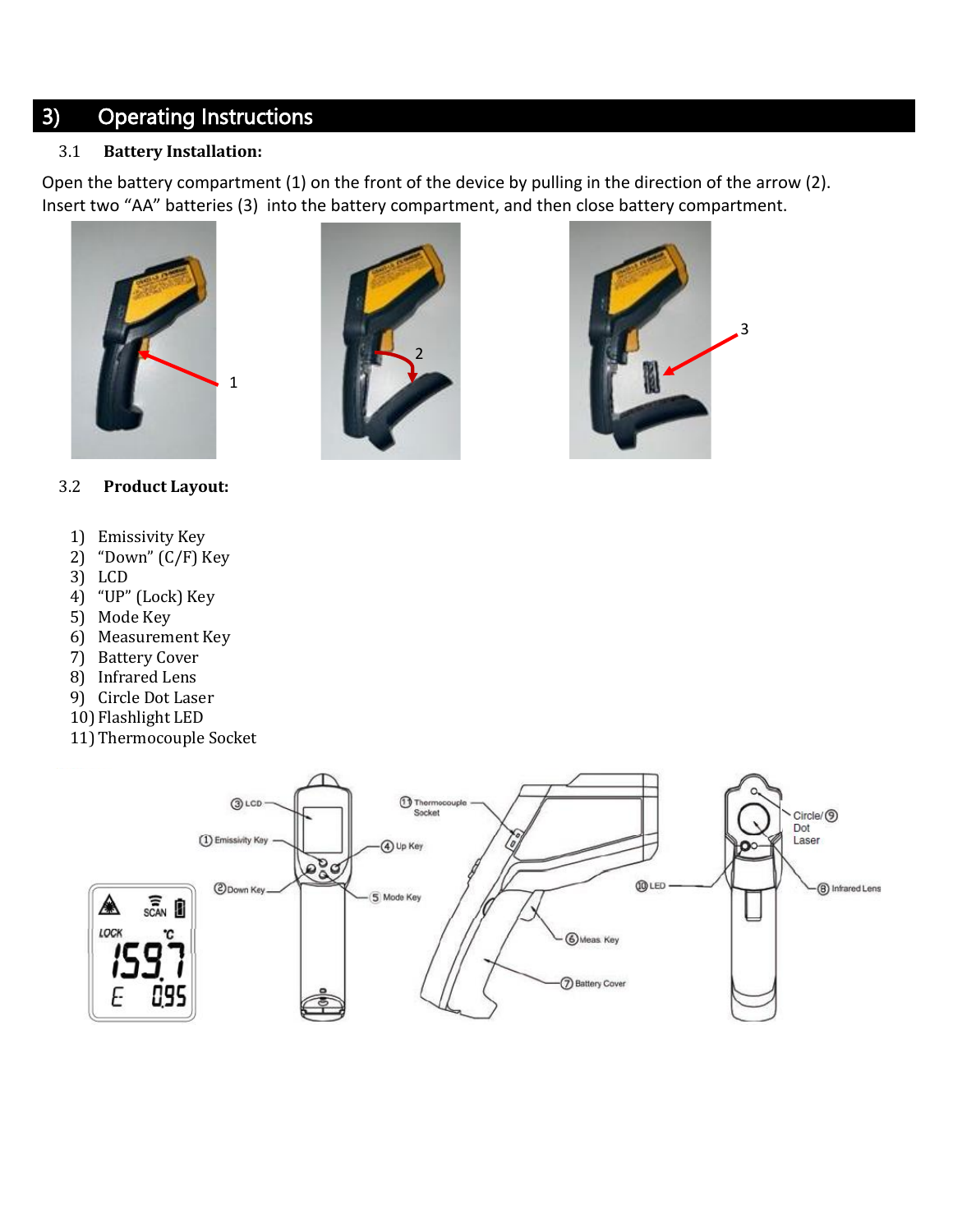#### <span id="page-7-0"></span>3.3 **Button Layout:**



#### **LCD Display:**

- 1) Current Temperature Values
- 2) HOLD/SCAN Indicator
- 3) Icon for MAX, MIN, DIF, AVG, PROBE, ALARM and Emissivity
- 4) Low Battery Indicator
- 5) Backlit Display Indicator

#### <span id="page-7-1"></span>3.4 **Operating Steps**

- 1) Hold the thermometer by the handle grip and point it towards the surface to be measured.
- 2) Pull and hold the trigger to turn the thermometer on, the "SCAN" icon will appear and blink when measurement starts.
- 3) The surface temperature being measured will be displayed on the LCD screen.
- 4) Release the trigger, the "HOLD" icon will appear and the reading will stay on the display screen.
- 5) The thermometer will automatically shut off 60 seconds after the trigger is released.

Note: If the thermometer is to be used in ambient temperature after a large temperature change wait 30 minutes for the thermometer to adjust to ambient temperature.

The laser is designed for aiming only, it can be shut off while operating in shorter distances to save battery (Section 3.5.3).

#### <span id="page-7-3"></span><span id="page-7-2"></span>3.5 **Button function**

#### 3.5.1 **Setting Mode**

1) Press the "MODE" key to cycle through the different modes.

#### <span id="page-7-4"></span>3.5.2 **Changing temperature units**

1) While unit is any mode (without pressing the Measurement Key, press the "DOWN (C/F)" button to change temperature units.

#### <span id="page-7-5"></span>3.5.3 **Adjusting Laser**

1) While holding the trigger and activating "SCAN" mode, press the "DOWN (C/F)" button to toggle the circle-dot laser pointer on and off. The outer perimeter of the dots indicates actual target size.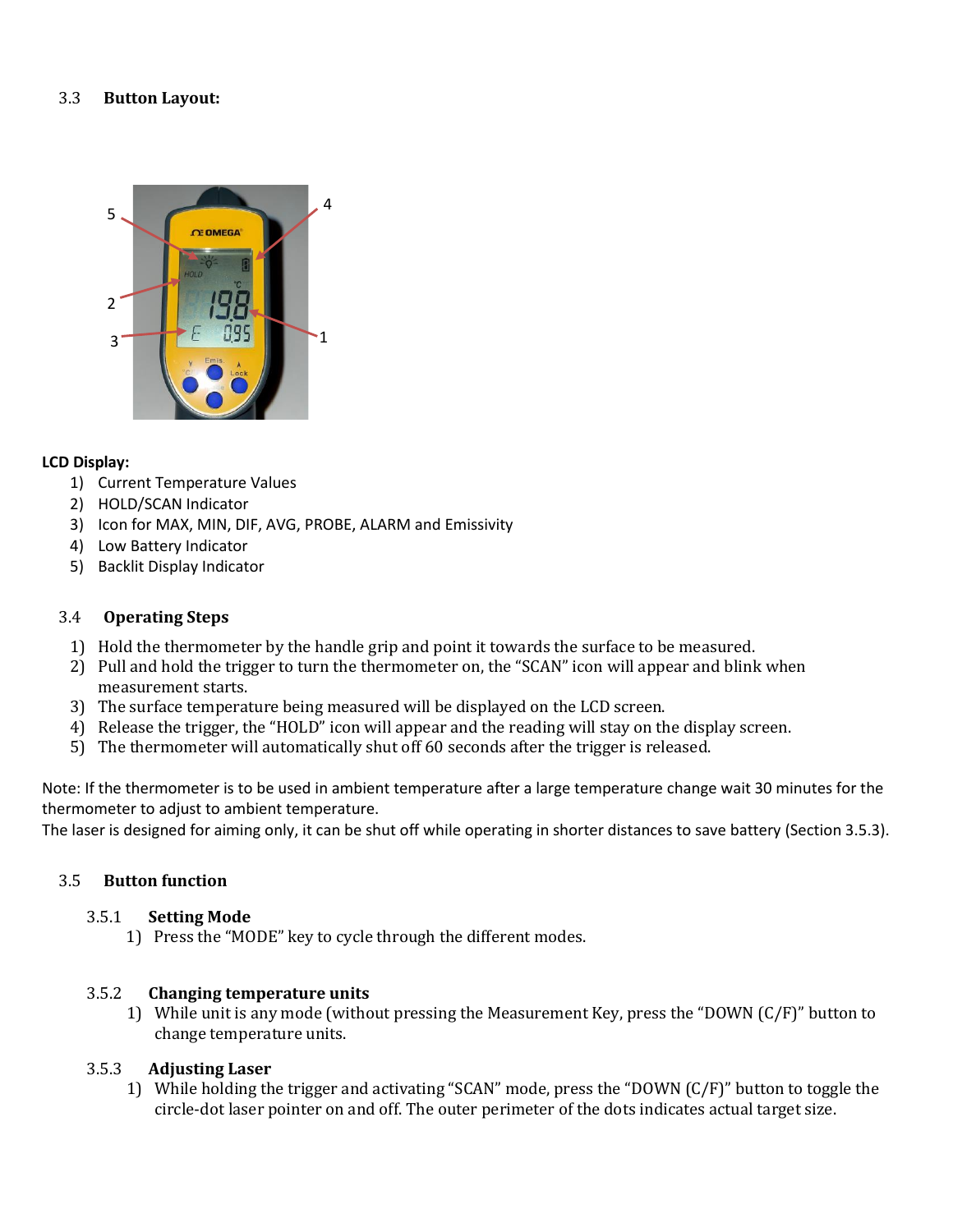#### <span id="page-8-0"></span>3.5.4 **Activating "SCAN LOCK" Mode**

- 1) To lock unit on "SCAN" to see continual changes in temperature without the unit shutting off, press and release the "Measurement" key (trigger). The display will show "HOLD" in the left-hand corner. Press the "LOCK" key once to lock in "SCAN" mode. To get out of the locked mode, press the "LOCK" key for 2 seconds.
- 2) To get out of LOCK mode, press the "LOCK" key for 2 seconds. The word "HOLD" will appear again.

#### <span id="page-8-1"></span>3.5.5 **Adjusting Emissivity**

- 1) After turning on the unit, press the "Emissivity" key a few times to access the "Є" emissivity mode. Use the "UP/DOWN" buttons to adjust emissivity to desired value.
- 2) To exit "Emissivity Adjust" mode, press the "Mode" key one time.

#### <span id="page-8-2"></span>3.5.6 **Adjusting High/Low Alarm**

- 1) Press the "MODE" key until "LAL (low alarm) or "HAL" (high alarm) is shown on the lower part of the display along with the current value. Use the "Up/Down" arrows to adjust to the desired value.
- 2) Press and hold "MODE" key to exit Alarm setting mode.

#### <span id="page-8-3"></span>3.5.7 **Contact Temperature Measurement**

1) With unit turned on, press the "MODE" key until lower display shows "PRB" (probe).

2) Insert a thermocouple into the thermocouple socket (11) to obtain temperature reading on bottom portion of display. *Note, if there is no thermocouple connected, lower part of display will show "noP" to indicate "no probe attached."*

#### <span id="page-8-4"></span>3.5.8 **Turning on "Backlight"**

1) To turn on Backlight, while holding "Measurement key," press the "Lock" key to turn Backlight on.

2) While holding "Measurement key," press "Lock" key again to turn backlight off.

#### <span id="page-8-5"></span>3.5.9 **Displaying Mathematical Values**

1) To display mathematical values such as Min, Max, etc, press and release the "Measurement" key. 2) Press the "MODE" key to display (in this order): MAX (Maximum value seen during session); MIN (minimum value seen during session; DIF (difference (in °C or °F) seen during session; and AVG (average reading seen during session). All values will be shown in the lower part of the digital display.

#### <span id="page-8-6"></span>3.6 **Locating a Hotspot:**

To find a hot spot aim the thermometer outside the area of interest, then scan across with up and down motions until you locate the hot spot. (Please turn on the laser for accurate measuring)

## <span id="page-8-7"></span>4) Maintenance

- 1) Lens cleaning : blow off loose particles using clean compressed air. Gently brush remaining debris away with a moist cotton cloth.
- 2) Case cleaning: clean the case with a damp sponge/cloth and mild soap.

Note: Do not use solvent to clean lens and do not submerge the unit into water or any other liquid.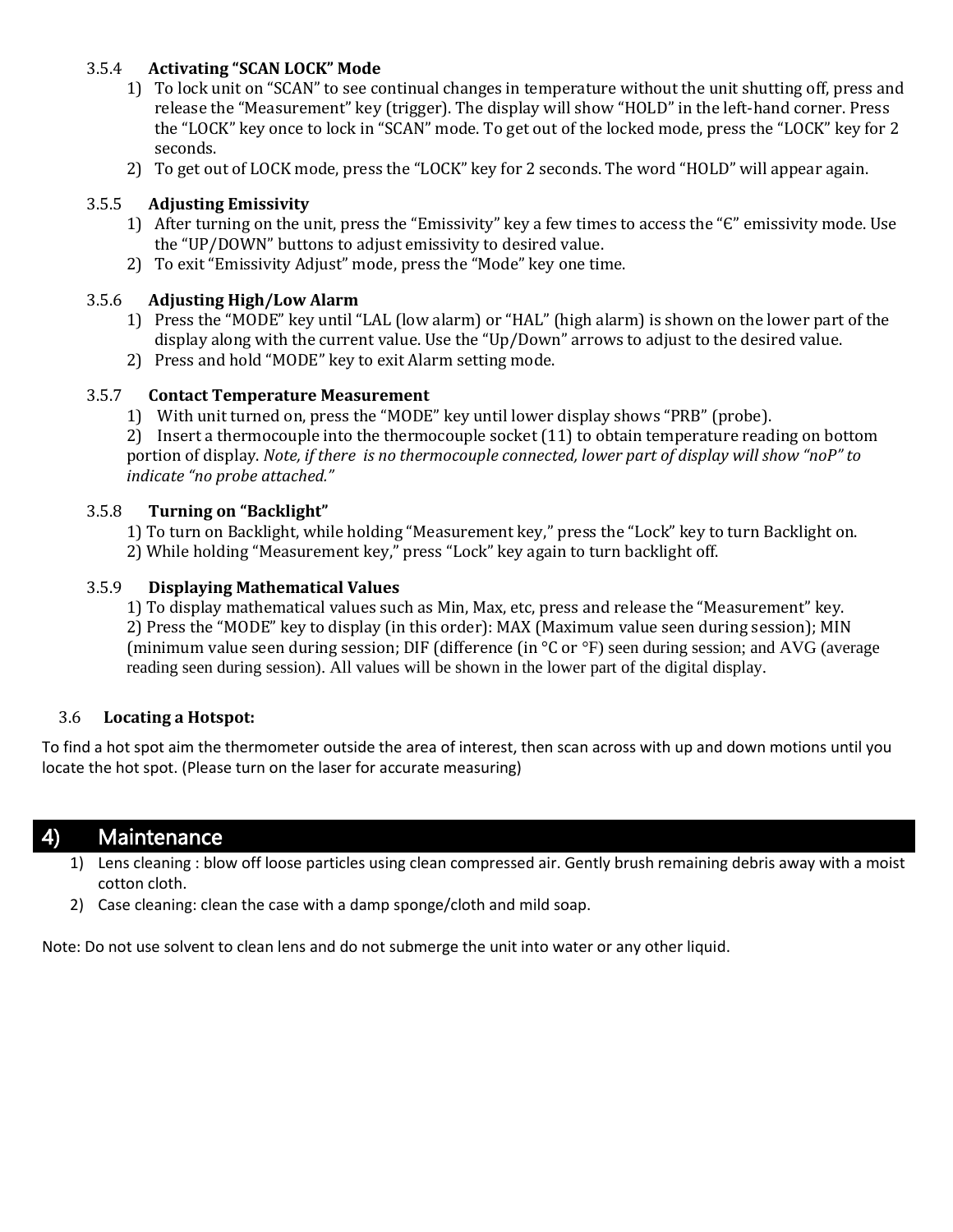# **WARRANTY/DISCLAIMER**

OMEGA ENGINEERING, INC. warrants this unit to be free of defects in materials and workmanship for aperiod of **13 months** from date of purchase. OMEGA's WARRANTY adds an additional one (1) month grace period to the normal **one (1) year product warranty** to cover handling and shipping time. This ensures that OMEGA's customers receive maximum coverage on each product.

If the unit malfunctions, it must be returned to the factory for evaluation. OMEGA's Customer Service Department will issue an Authorized Return (AR) number immediately upon phone or written request. Upon examination by OMEGA, if the unit is found to be defective, it will be repaired or replaced at no charge. OMEGA's WARRANTY does not apply to defects resulting from any action of the purchaser, including but not limited to mishandling, improper interfacing, operation outside of design limits, improper repair, or unauthorized modification. This WARRANTY is VOID if the unit shows evidence of having been tampered with orshows evidence of having been damaged as a result of excessive corrosion;or current, heat, moisture or vibration; improperspecification; misapplication; misuse or other operating conditions outside of OMEGA's control. Components in which wear is not warranted, include but are not limited to contact points, fuses, and triacs.

**OMEGA is pleased to offer suggestions on the use of its various products. However, OMEGA neither assumes responsibility for any omissions or errors nor assumes liability for any damagesthatresultfrom the useofits productsin accordance with information provided by OMEGA, either verbal or written. OMEGA warrants only that the parts manufactured by thecompany will be as specified and free of defects. OMEGA MAKES NO OTHER WARRANTIES OR REPRESENTATIONS OF ANY KIND WHATSOEVER, EXPRESSED OR IMPLIED, EXCEPT THAT OF TITLE, AND ALL IMPLIED WARRANTIES INCLUDING ANY WARRANTY OF MERCHANTABILITYAND FITNESS FOR A PARTICULAR PURPOSE ARE HEREBY DISCLAIMED. LIMITATION OF**

LIABILITY: The remedies of purchaser set forth herein are exclusive, and the total liability ofOMEGA with respect to this **order, whether based on contract, warranty, negligence,indemnification, strict liability or otherwise, shall not exceed the purchase price of the component upon which liability is based. In no eventshall OMEGA be liable for consequential, incidental orspecial damages.**

CONDITIONS: Equipment sold by OMEGA is not intended to be used, norshall it be used: (1) as a "Basic Component" under 10 CFR 21 (NRC), used in or with any nuclear installation or activity; or (2) in medical applications or used on humans. Should any Product(s) be used in or with any nuclear installation or activity, medical application, used on humans, or misused in any way, OMEGA assumes no responsibility as set forth in our basic WARRANTY/DISCLAIMER language, and, additionally, purchaser will indemnifyOMEGA and hold OMEGA harmlessfrom any liability or damage whatsoever arising out of the use of the Product(s) in such a manner.

# **RETURN REQUESTS/INQUIRIES**

Direct all warranty and repair requests/inquiries to the OMEGA Customer Service Department. BEFORE RETURNING ANY PRODUCT(S) TO OMEGA, PURCHASER MUST OBTAIN AN AUTHORIZED RETURN (AR) NUMBER FROM OMEGA'S CUSTOMER SERVICE DEPARTMENT (IN ORDER TO AVOID PROCESSING DELAYS). The assigned AR number should then be marked on the outside of the return package and on any correspondence.

The purchaser is responsible for shipping charges, freight, insurance and proper packaging to prevent breakage in transit.

FOR **WARRANTY** RETURNS, please have the following information available BEFORE contactingOMEGA:

- 1. Purchase Order number under which the productwas PURCHASED,
- 2. Model and serial number of the product under warranty, and
- 3. Repair instructions and/or specific problems relative to the product.

FOR **NON-WARRANTY** REPAIRS, consult OMEGA for current repair charges. Have the following information available BEFORE contacting OMEGA:

- 1. Purchase Order number to cover the COST of the repair,
- 2. Model and serial number of the product, and
- 3. Repair instructions and/or specific problems relative to the product.

OMEGA's policy is to make running changes, not model changes, whenever an improvement is possible. This affordsour customers the latest in technology and engineering.

OMEGA is a trademark of OMEGA ENGINEERING, INC.

© Copyright 2019 OMEGA ENGINEERING, INC. All rights reserved. This document may not be copied, photocopied, reproduced, translated, or reduced to any electronic medium or machine-readable form, in whole or in part, without the prior written consent of OMEGA ENGINEERING, INC.